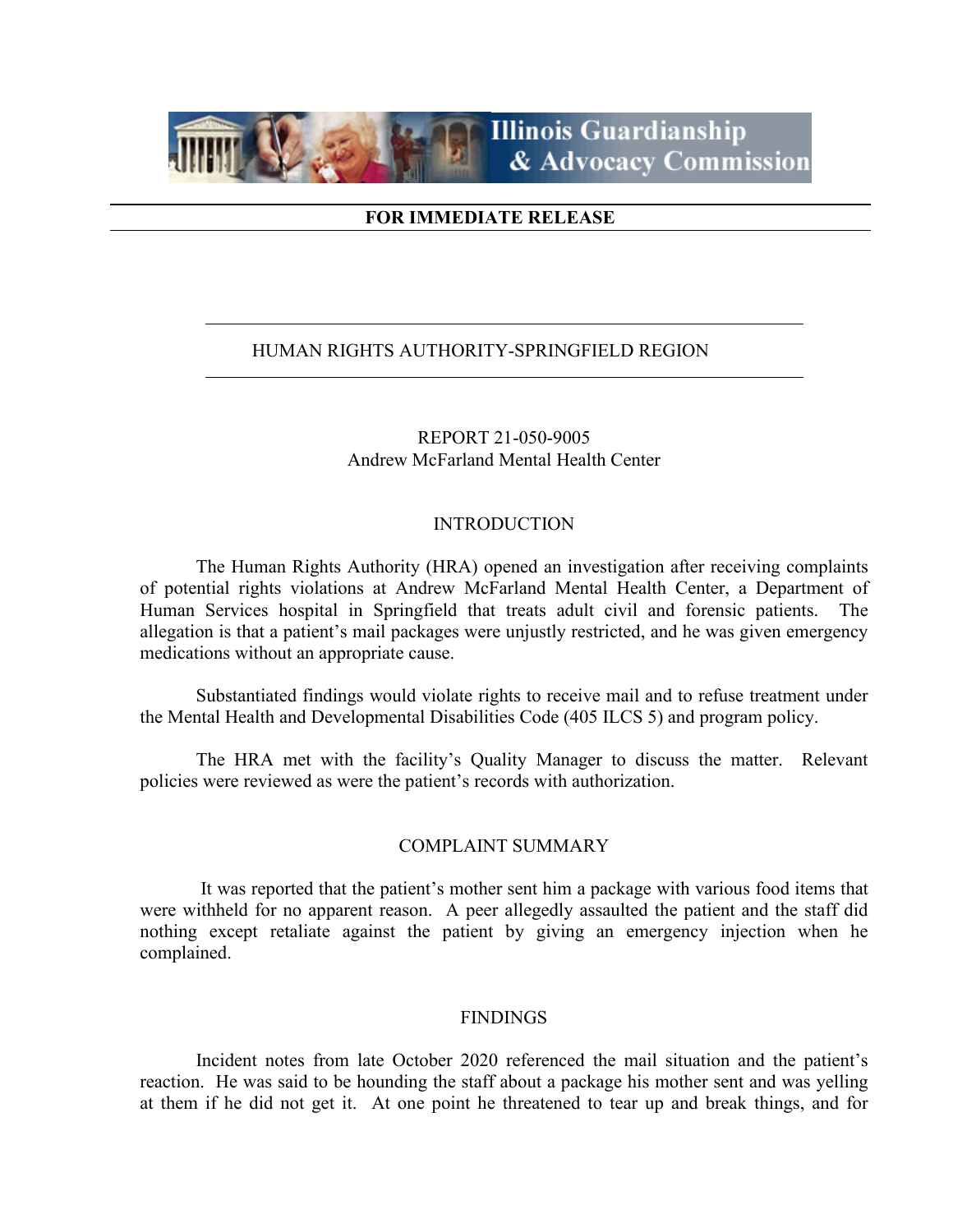several days he continued to complain about wanting the snacks that were sent to him. According to the record, he was transferred to another unit a couple weeks later and had access to his package except for some tuna pouches. There was a lot of back and forth between him and the staff on whether he could have the pouches because of the aluminum lining which the treatment team needed to approve. The patient was discharged in early December without getting his tuna.

The Quality Manager explained that given temporary pandemic precautions, all new patients were admitted to a special triage unit for fourteen days of an essential quarantine before going to a more permanent location with the general population. There was a virus outbreak at the facility during this time and it was thought that foods and packages might carry the virus, so packages were withheld until patients went to their assigned units, which is no longer the case and the practice has ended. This patient was able to get his package once on his unit, but the tuna pouches contained aluminum, a restricted item that patients are informed of upon admission. A restriction of rights form was therefore unnecessary, and any confiscated items were returned on discharge. The Manager explained that aluminum is restricted because it can be used as a dangerous device.

Regarding the emergency medication, incident notes and a restriction notice referred to several days of ongoing antagonizations between the patient and a peer, which ended up in physical aggressions. Security had to intervene when the patient promised to "even the score" and he threatened the peer and staff with physical attacks. He would not calm down or be redirected, and an injection was given. There were no emergency intervention preferences, and no one was to be notified according to the restriction notice.

#### **CONCLUSION**

McFarland's contraband list from a handbook that is provided to patients and families on admission identifies aluminum as a restricted item. These items are to be sent home or stored until the patient is discharged. The Mental Health Code allows patients to receive mail and use property unless they are deemed potentially harmful and so informed on admission (405 ILCS 5/2-103 and 2-104). In this case the patient was being protected by what was thought at the time to be appropriate pandemic precautions, and his package was available as soon as his quarantine was over. The tuna pouches contained aluminum, which is a restricted material that was returned on discharge. A rights violation is not substantiated.

Under program policy (PPD 02.06.02.020) and the Mental Health Code (405 ILCS 5/2- 107), emergency medication may be used to prevent serious and imminent physical harm when no less restrictive alternative is available. There was supportive documentation in this record for the need to intervene with an emergency injection. A rights violation is not substantiated.

#### **SUGGESTION**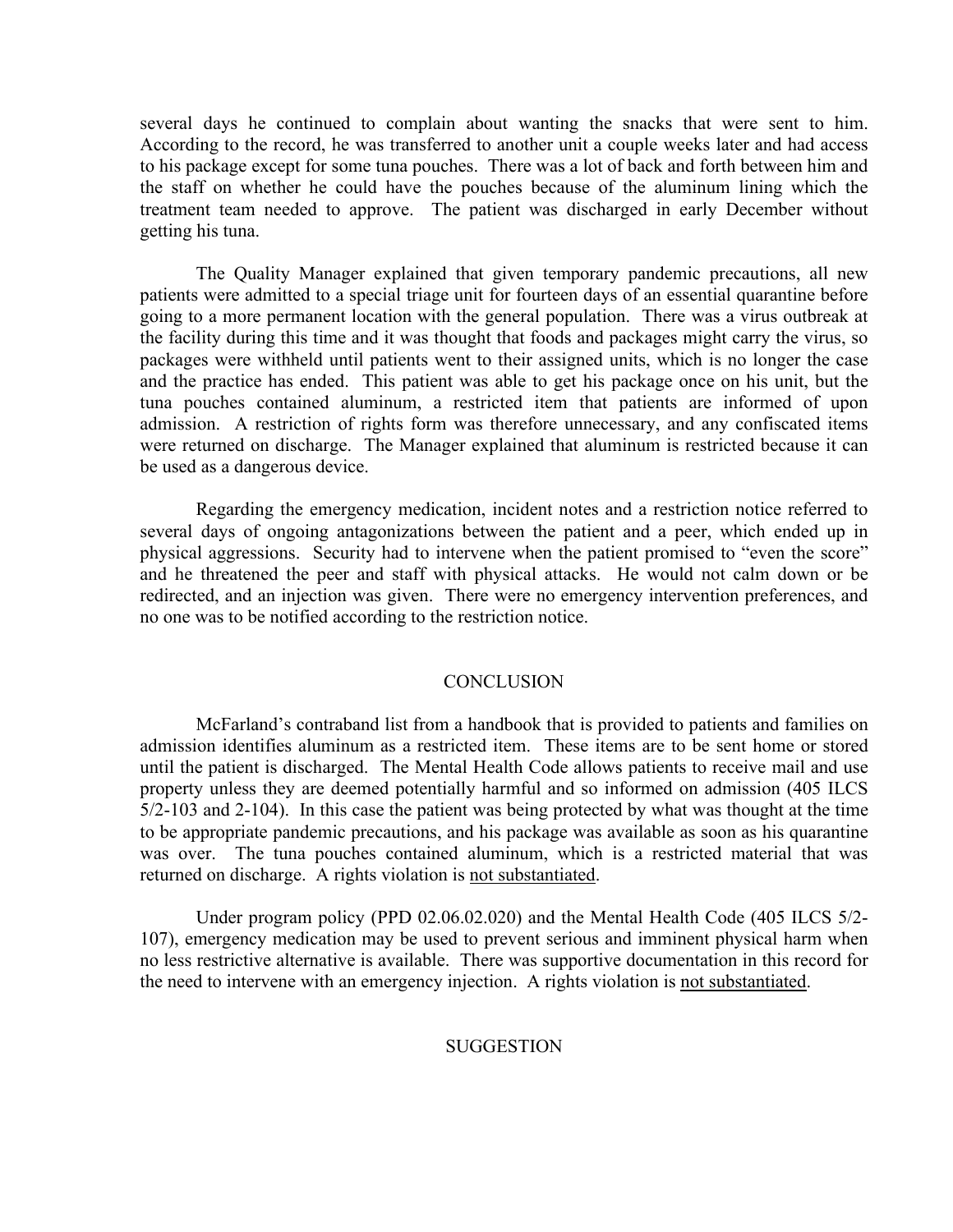Restriction notices should be used whenever unusual circumstances make unusual restrictive rules. Perhaps an informative notice early on would have helped ease the patient's concerns about his package.

## **RESPONSE**

# **Notice: The following page(s) contain the provider response. Due to technical requirements, some provider responses appear verbatim in retyped format**.